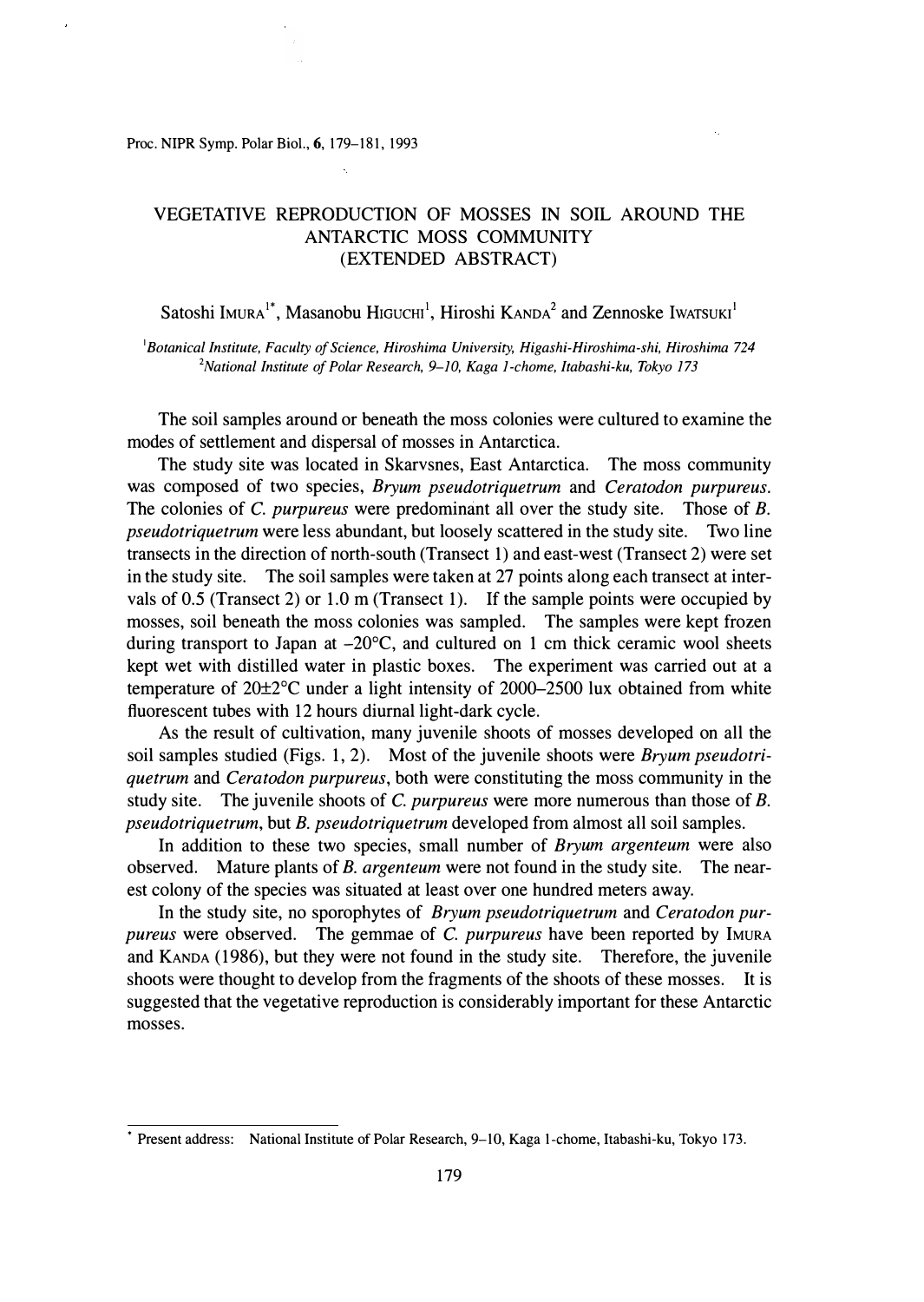

*Fig. 1. Vegetation of study site and number of shoots developed from the cultured soil samples, along north-south transect.* 

## **Reference**

IMURA, S. and KANDA, H. (1986): The gemmae of the mosses collected from the Syowa Station area, Antarctica. Mem. Natl Inst. Polar Res. , Spec. Issue, 44, 241-246.

*(Received July 30, 1992; Revised manuscript received September 17, 1992)*